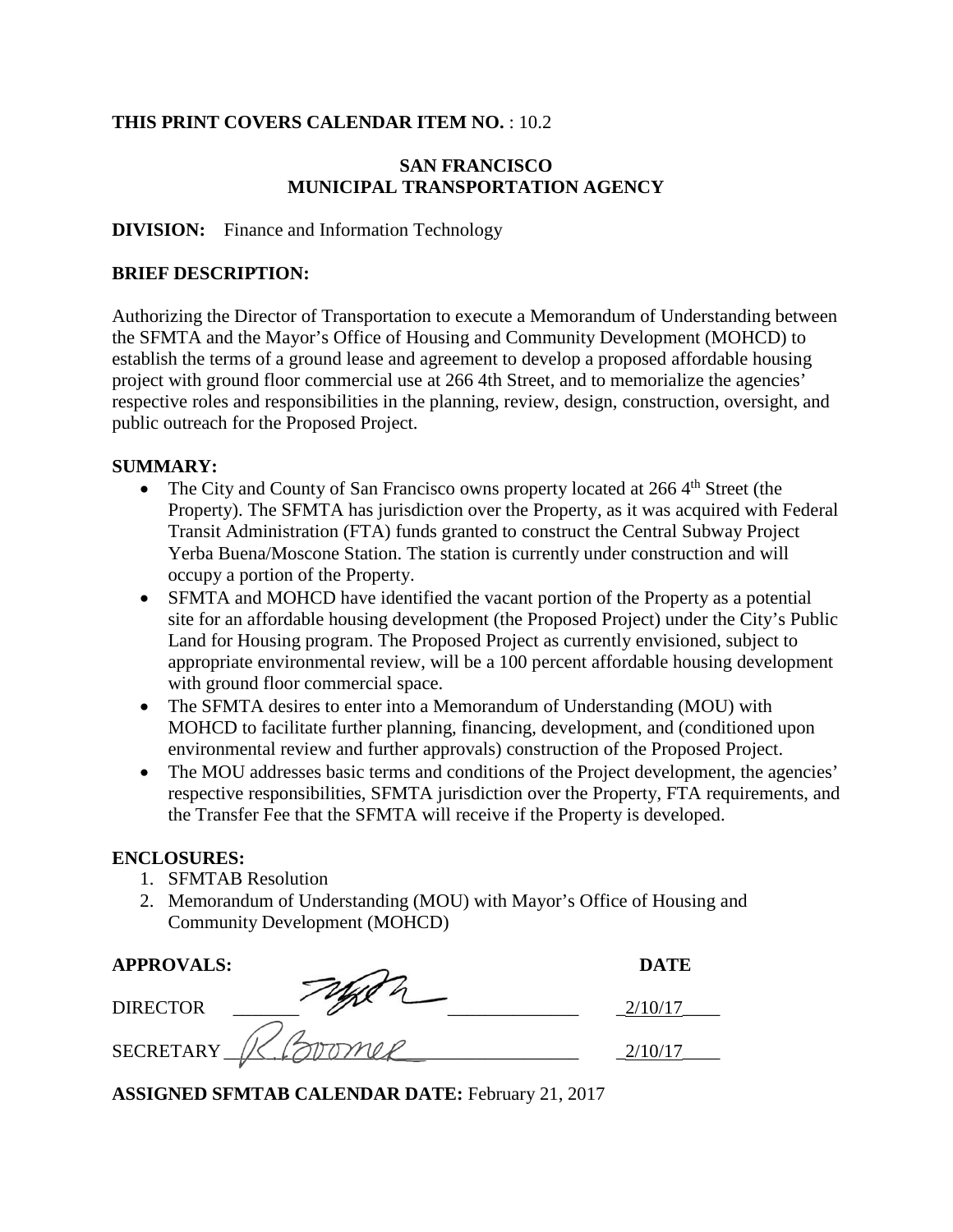## **PAGE 2.**

## **PURPOSE**

Authorizing the Director of Transportation to execute a Memorandum of Understanding between the SFMTA and the Mayor's Office of Housing and Community Development (MOHCD) to establish the terms of a ground lease and agreement to develop a proposed affordable housing project with ground floor commercial use at 266 4th Street, and to memorialize the agencies' respective roles and responsibilities in the planning, review, design, construction, oversight, and public outreach for the Proposed Project.

## **STRATEGIC PLAN GOALS AND TRANSIT FIRST POLICY PRINCIPLES**

This item will meet the following goals and objectives of the SFMTA FY2013-18 Strategic Plan and Transit First Policy Principles:

Strategic Plan Goals/Objectives

Goal 2: Make transit, walking, bicycling, taxi, ridesharing & car-sharing the preferred means of travel

Objective 2.3: Increase use of all non-private auto modes.

Goal 3:Improve the environment and quality of life in San Francisco

Objective 3.2: Increase the transportation system's positive impact to the economy.

Objective 3.3: Allocate capital resources effectively.

Objective 3.4: Deliver services efficiently.

Objective 3.5: Reduce capital and operating structural deficits.

Transit First Policy Principles

- 6. Bicycling shall be promoted by encouraging safe streets for riding, convenient access to transit, bicycle lanes, and secure bicycle parking.
- 7. Parking policies for areas well served by public transit shall be designed to encourage travel by public transit and alternative transportation.

#### **DESCRIPTION**

266  $4<sup>th</sup>$  Street is a 14,797 square foot parcel (the Property), located at the corner of  $4<sup>th</sup>$  and Folsom streets in the Central South of Market (SoMa) Plan Area. The SFMTA has jurisdiction over the Property and is currently constructing the Central Subway's Yerba Buena/Moscone Station (the Station) on and under portions of the Property. The Station entrance or "headhouse" will occupy approximately 6,397 square feet of the Property, leaving approximately 8,400 square feet vacant and suitable for development.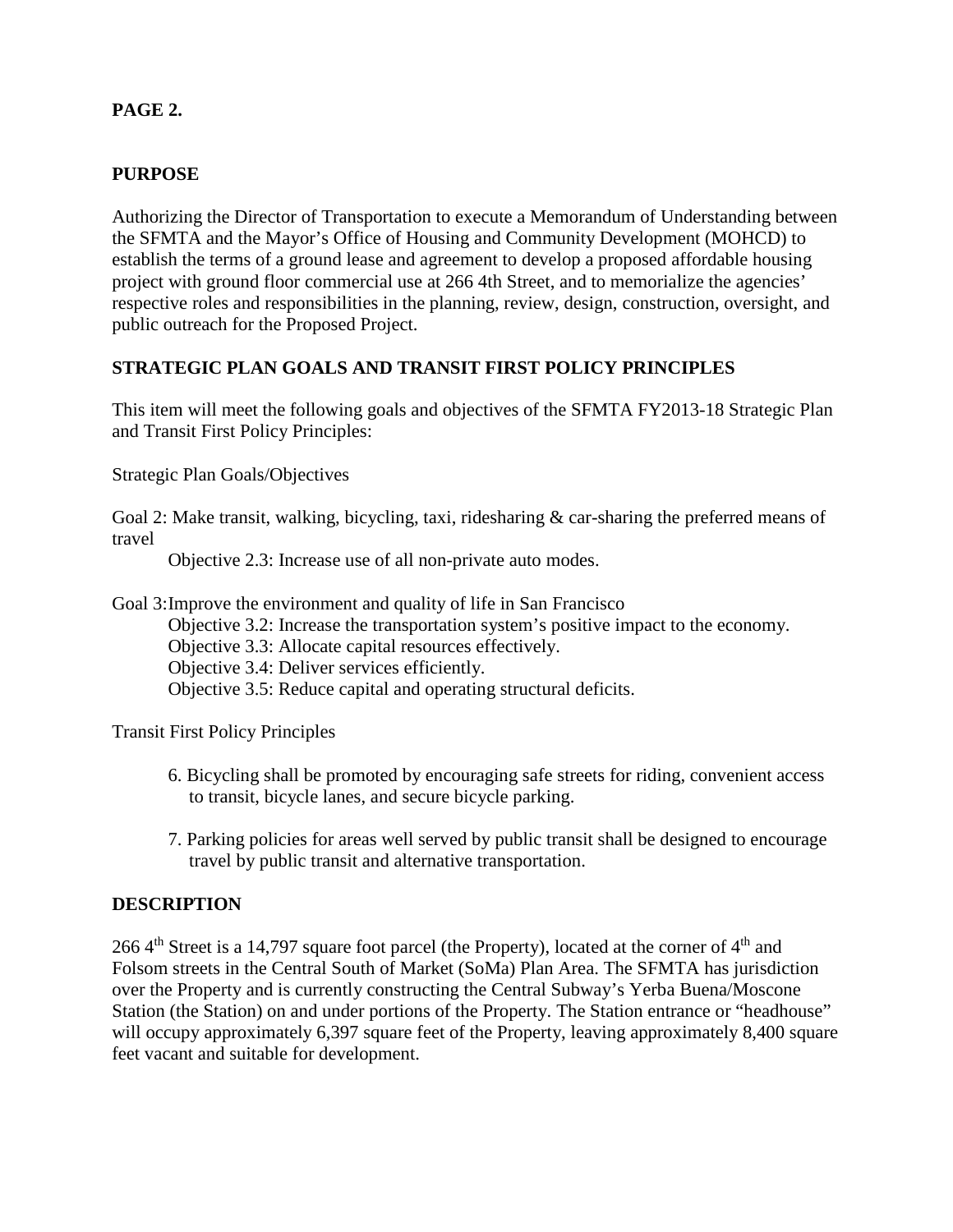# **PAGE 3.**

On April 20, 2010, the SFMTA Board of Directors authorized the Director of Transportation to acquire the parcel at 266 4<sup>th</sup> Street as part of the right of way for the construction of the Central Subway. The SFMTA took possession of the Property on July 7, 2012 through eminent domain. The SFMTA and the property owner were unable to reach an agreement over the fair market value of the property and the matter went to trial, with the jury returning a verdict in the amount of \$7,319,000 as compensation for the land plus \$27,454 in defendant's costs. On October 20, 2015 the SFMTA Board of Directors approved a settlement in the amount of \$730,000 to cover the former property owner's attorneys' fees.

Central Subway construction commenced in 2010 and is expected to be completed in 2019. The Yerba Buena/Moscone Station design allows for development of portions of the Property adjacent to the Station for other uses. Under current zoning the Property may accommodate a 130 foot building on the vacant, 8,400 square foot portion of the site.

A 2013 report prepared by consultant Parsons Brinkerhoff titled, "*The SFMTA's Real Estate and Facilities Vision for the 21<sup>st</sup> Century,*" identified 266 4<sup>th</sup> Street as a potential site for transitoriented development that could maximize the use of the Site and generate revenue to support the SFMTA's transit functions. The City also identified the Property as a potential project site for the City's Public Land for Housing Program (Housing Program). Established in 2014, the Housing Program seeks to maximize the use and public benefit of selected City-owned properties, while furthering the core missions of the department with jurisdiction over the subject properties. A principal focus of the Housing Program is to provide housing affordable to lowand moderate-income individuals and families.

The SFMTA and MOHCD developed the proposed MOU with discussions that began in 2015 exploring the feasibility of an affordable housing development on the Property. The MOU establishes the framework, roles, responsibilities, and terms that will guide the development of the vacant area of the Property as a mixed-use, 100 percent affordable housing development with ground floor commercial space (the Proposed Project), conditioned up review under the California Environmental Quality Act (CEQA), and approval of the Proposed Project design.

The MOU addresses the following:

- Establishes a Transfer Fee equivalent to the Fair Market Value of the Site (\$9,720,000) that MOHCD will pay the SFMTA. The SFMTA will receive \$3,000,000 upon execution of the MOU, and it will receive the remaining funds at the Proposed Project financial closing.
- Outlines the respective roles and responsibilities of the SFMTA and MOHCD for public outreach; selection and contracting with an affordable housing developer; payment of predevelopment costs; Project design, entitlements, and environmental review; and construction oversight. MOHCD, as the subject matter expert in affordable housing, will assume the principal role on these and other tasks, but the SFMTA will retain approval authority over certain aspects of the Proposed Project to ensure that the Agency's interests are protected. The SFMTA will have final approval over the Proposed Project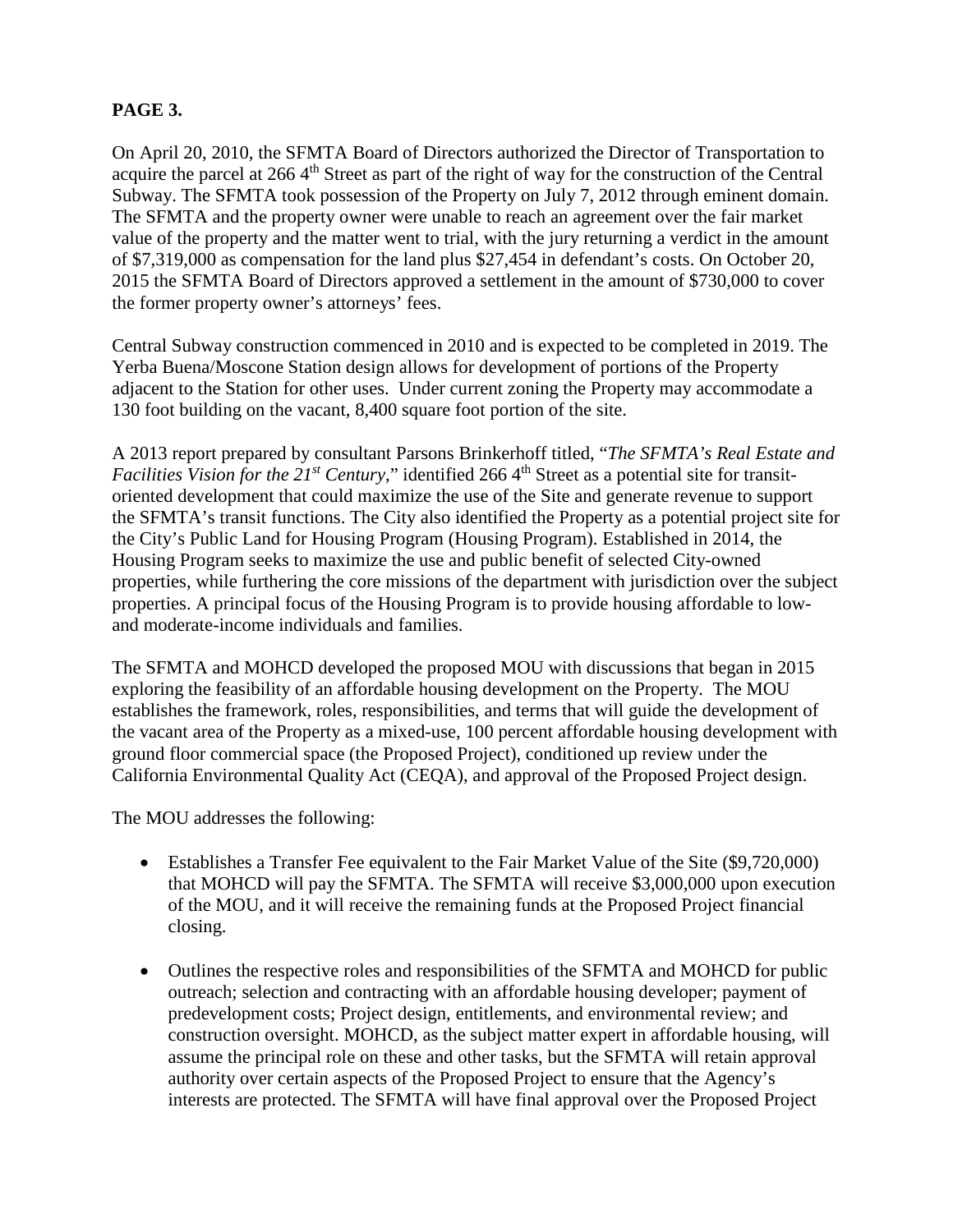# **PAGE 4.**

design and construction techniques to ensure that the Proposed Project will not damage the Yerba Buena/Moscone Station or interfere with its operations. MOHCD and the developer will be responsible for all costs associated with the Project, with the exception of costs incurred by the SFMTA to review the Proposed Project design and construction.

- Ensures that the Proposed Project meets SFMTA's transit oriented development policies and goals. The Proposed Project will have no on-site parking; the SFMTA will provide guidance on the transportation demand management measures that the Proposed Project must meet.
- Confirms that the SFMTA serve as the Proposed Project's liaison to the FTA. As a financial partner to the Central Subway Project, the FTA will have some review and oversight authority, consistent with FTA Joint Development requirements.
- Ensures that the SFMTA will retain jurisdiction over the Property and development site. The SFMTA will lease the development site for a minimum term of 65 years to the Proposed Project's developer.
- Affirms that any development agreement will hold the developer liable for any damage to the Station or impairment of its transit functions caused by the Proposed Project.
- Establishes that the MOU does not limit the discretion of the SFMTA or MOHCD to review and consider the Proposed Project and to (i) make such modifications deemed necessary to mitigate significant environmental impacts, (ii) select other feasible alternatives to avoid such impacts; (iii) balance the benefits against unavoidable significant impacts prior to taking final action if such significant impacts cannot otherwise be avoided, or (iv) determine not to proceed with the Ground Lease or the Proposed Project.

## **STAKEHOLDER ENGAGEMENT**

In January of 2016, the SFMTA and MOHCD presented the development concept for the Proposed Project at 266 4<sup>th</sup> Street to the SFMTA Board Policy and Governance Committee. In advance of that meeting, the SFMTA, MOHCD, and the Office of Economic and Workforce Development (OEWD) reached out to stakeholders active in the Central SoMa community, affordable housing advocates, Supervisor Kim (representing District Six), and the Mayor's Office. There is strong support for the concept of a 100 percent affordable housing development on the Site (although one stakeholder expressed support for senior housing, rather than family housing). If the Proposed Project is approved, the SFMTA will rely on MOHCD's guidance in determining the optimal market and unit mix.

In advance of this meeting of the SFMTA Board of Directors, SFMTA and MOHCD again reached out to community and housing stakeholders to inform them of the Proposed Project's status. MOHCD and SFMTA will continue to engage with the community and stakeholders as Proposed Project plans are further developed. Any selected developer will also be required to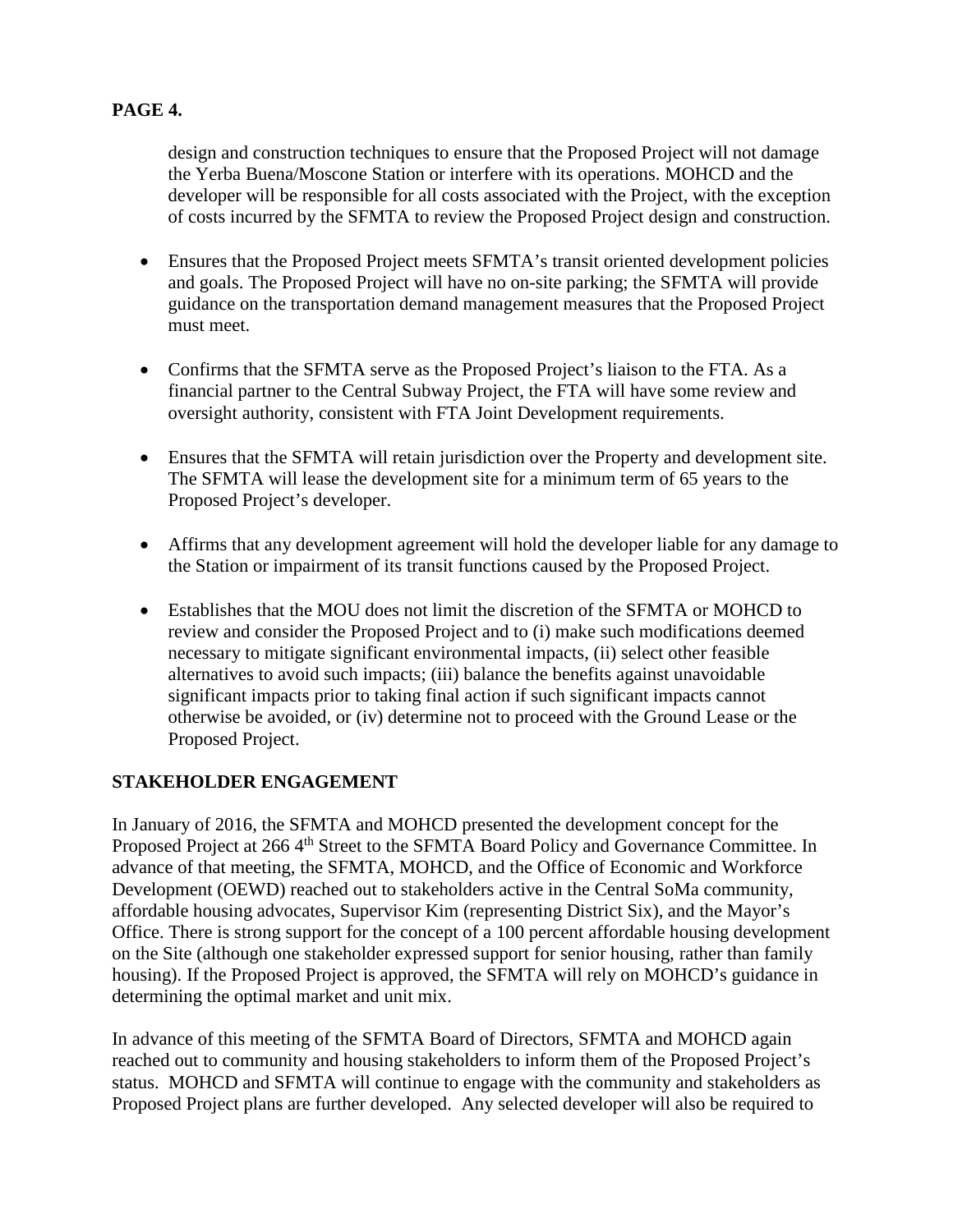# **PAGE 5.**

implement a robust community outreach strategy to ensure that community input informs the planning and design of the Proposed Project. The developer will be selected through a competitive RFP process, and developers' proposed outreach strategies will be one of the selection criteria.

# **ALTERNATIVES CONSIDERED**

Staff completed a feasibility study in January 2015 that examined residential, office, and hotel as possible uses for the Site that would financially benefit the SFMTA and meet other City policy goals. Of the three, the hotel use was projected to generate moderately greater land value for the SFMTA, while the projected land values for residential and office uses were nearly identical. Because of the acute affordable housing shortage in San Francisco, staff focused on a 100 percent affordable housing concept for the Site. Discussions with MOHCD indicated that the Proposed Project could be designed to develop affordable housing and also provide a reasonable financial return to the SFMTA. As a result, the Proposed Project includes affordable housing with ground floor commercial.

# **FUNDING IMPACT**

Under the proposed MOU, the SFMTA will receive a Transfer Fee from MOHCD equivalent to the fair market value of the portion of the Property to be developed, based on an appraisal completed in 2016. The \$9,720,000 Fee would be broken into two payments - an initial deposit of \$3,000,000 following execution of the MOU and a second payment of \$6,720,000 at the Proposed Project's financial closing (prior to the start of construction). Construction of the Proposed Project cannot commence until the Central Subway construction is completed. Based on the Central Subway Program's current construction schedule, staff estimates that the SFMTA would receive the second payment in 2019.

The SFMTA will be responsible for the cost of Proposed Project design review and construction review that it performs itself or that it contracts to outside engineers. All other developmentrelated expenses will be the responsibility of MOHCD and/or the selected developer, as provided in the MOU.

## **ENVIRONMENTAL REVIEW**

On January 24, 2017, the SFMTA, under authority delegated by the Planning Department, determined that the 266 4th Street Memorandum of Understanding is not defined as a "project" under the California Environmental Quality Act (CEQA) pursuant to Title 14 of the California Code of Regulations Sections 15060(c) and 15378(b), because the MOU would not result in a direct physical change in the environment, or a reasonably foreseeable indirect physical change in the environment. The MOU is therefore not subject to CEQA review.

A copy of the CEQA determination is on file with the Secretary to the SFMTA Board of Directors and is incorporated herein by reference.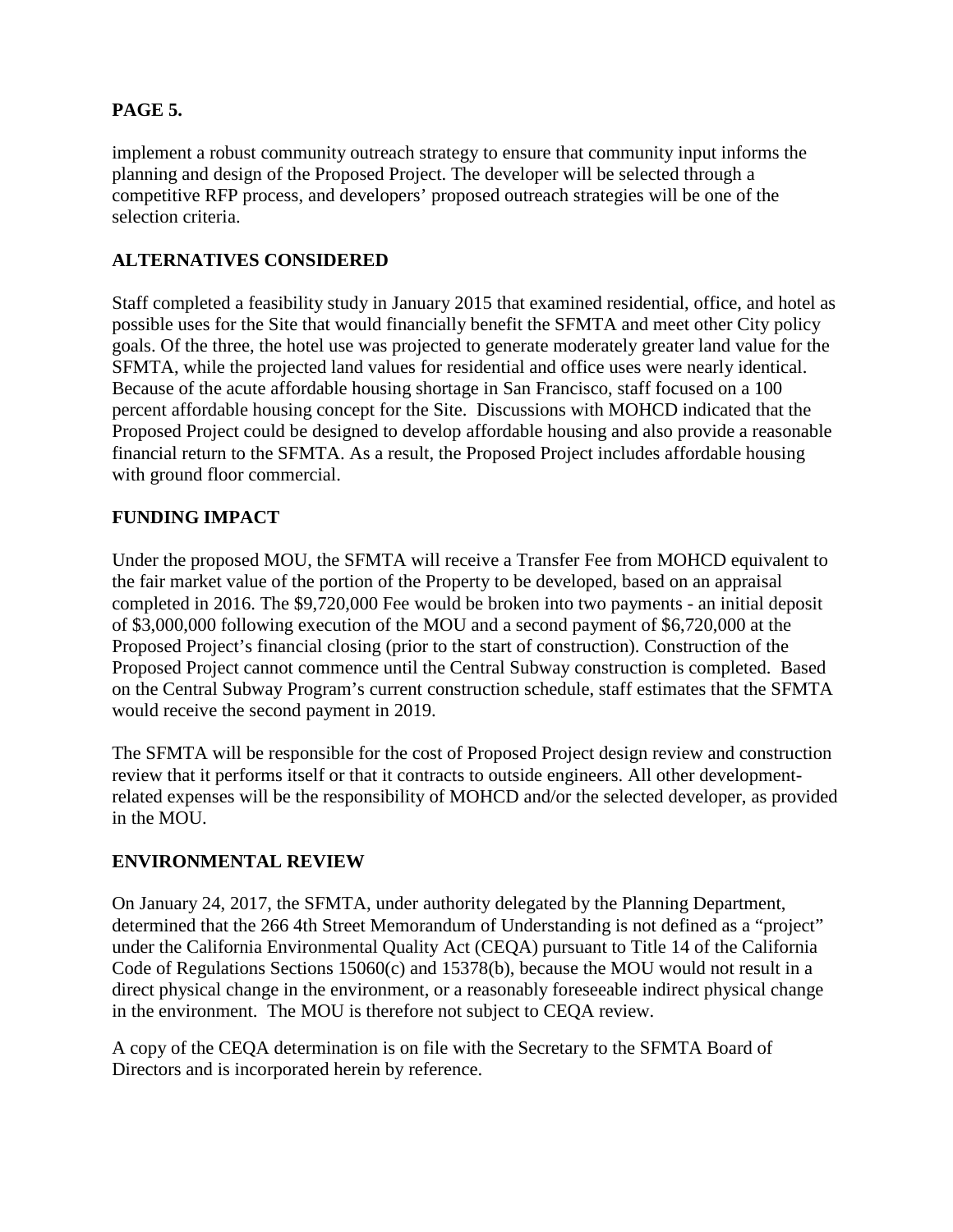# **PAGE 6.**

# **OTHER APPROVALS RECEIVED OR STILL REQUIRED**

The City Attorney's Office has reviewed this calendar item and the proposed MOU.

The FTA has completed a preliminary review of the Proposed Project development concept and has not expressed any concerns or suggested changes. After a developer has been selected and a more detailed development plan has been finalized, the Proposed Project must then secure final FTA approval.

The Proposed Project must go through the typical entitlement and environmental review processes. The SFMTA and MOHCD will negotiate lease and development agreement terms with the selected developer. The ground lease for the Property and agreement to develop the Proposed Project will be subject to Board of Supervisors' approval.

## **RECOMMENDATION**

Staff recommends that the SFMTA Board of Directors authorize the Director of Transportation to execute a Memorandum of Understanding between SFMTA and MOHCD to establish the terms of a ground lease and agreement to develop a proposed affordable housing project with ground floor commercial use at 266 4th Street, and to memorialize the agencies' respective roles and responsibilities in the planning, review, design, construction, oversight, and public outreach for the Proposed Project.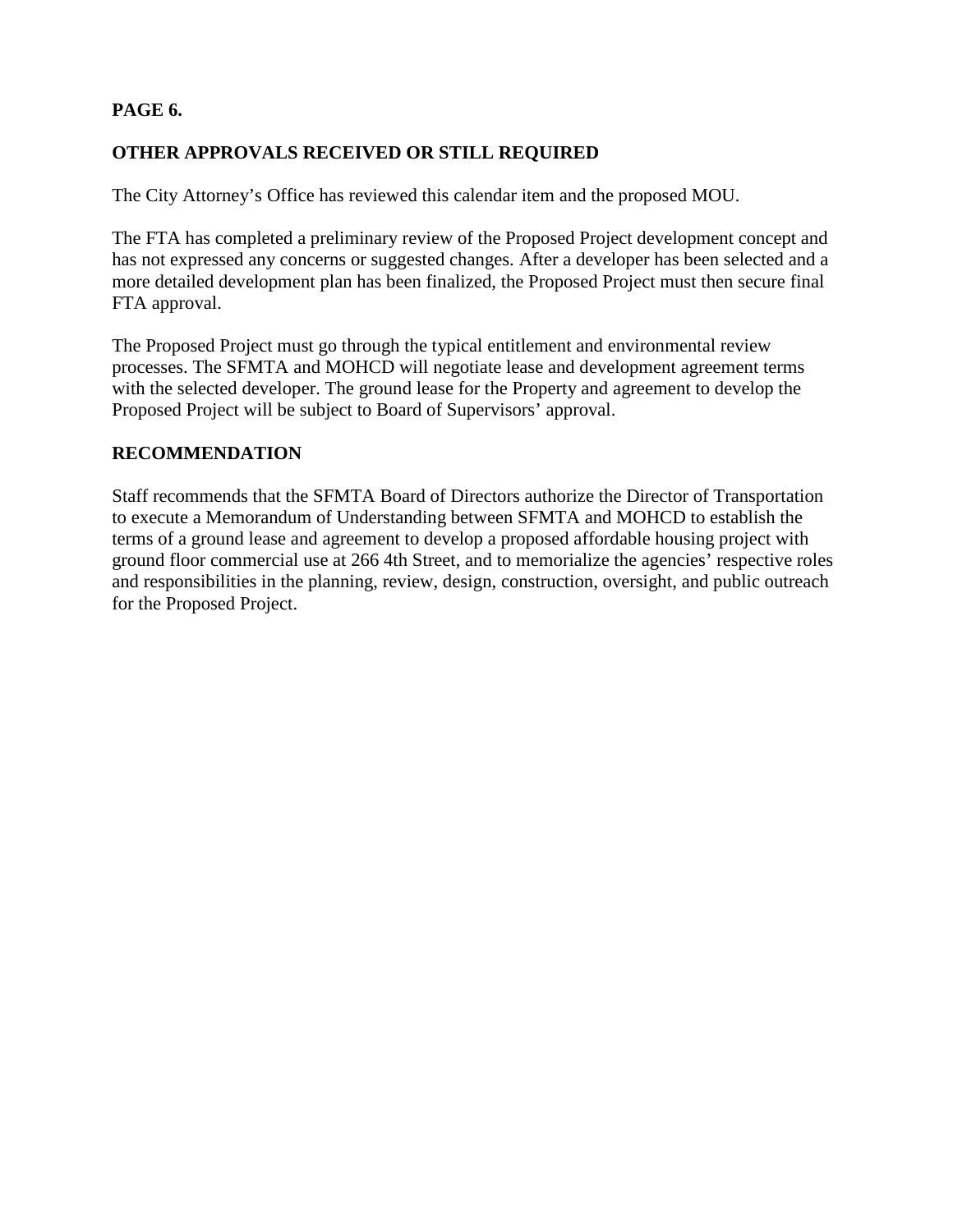#### SAN FRANCISCO MUNICIPAL TRANSPORTATION AGENCY BOARD OF DIRECTORS

RESOLUTION No.

WHEREAS, On April 20, 2010, the SFMTA Board of Directors authorized the acquisition of the property at 266 4th Street (the Property) so that the Yerba Buena/Moscone Station serving the Central Subway Project may be constructed there; and,

WHEREAS, The Station will occupy a portion of the Property, while the remainder will remain vacant and is suitable for development; and,

WHEREAS, "The SFMTA's Real Estate and Facilities Vision for the 21<sup>st</sup> Century," an extensive report on properties under SFMTA jurisdiction, issued in February 2013, concluded that a portion of the Property is a candidate site for transit oriented development; and,

WHEREAS, The Property was identified as an initial site for the Public Land for Housing Program, a program established by the City and County of San Francisco in 2014 to maximize the use and public benefit of publicly owned properties; and,

WHEREAS, SFMTA staff explored various alternatives for developing the vacant area of the Property site and determined that an affordable housing development in partnership with the Mayor's Office of Housing and Community Development (MOHCD) represents the best use of the site with minimal risk and cost to the SFMTA ("the Proposed Project"); and,

WHEREAS, The Central Subway Project and the acquisition of the site are funded in large part by the Federal Transit Administration (FTA) of the U.S. Department of Transportation, whose regulations require that the SFMTA retain jurisdiction over the entire Property, including the portion to be developed; and,

WHEREAS, On January 24, 2017, the SFMTA, under authority delegated by the Planning Department, determined that the 266 4<sup>th</sup> Street Memorandum of Understanding is not defined as a "project" under the California Environmental Quality Act (CEQA) pursuant to Title 14 of the California Code of Regulations Sections 15060(c) and 15378(b), because the MOU would not result in direct physical change in the environment or a reasonably foreseeable indirect physical change in the environment; and,

WHEREAS, A copy of the CEQA determination is on file with the Secretary to the SFMTA Board of Directors and is incorporated herein by reference; and,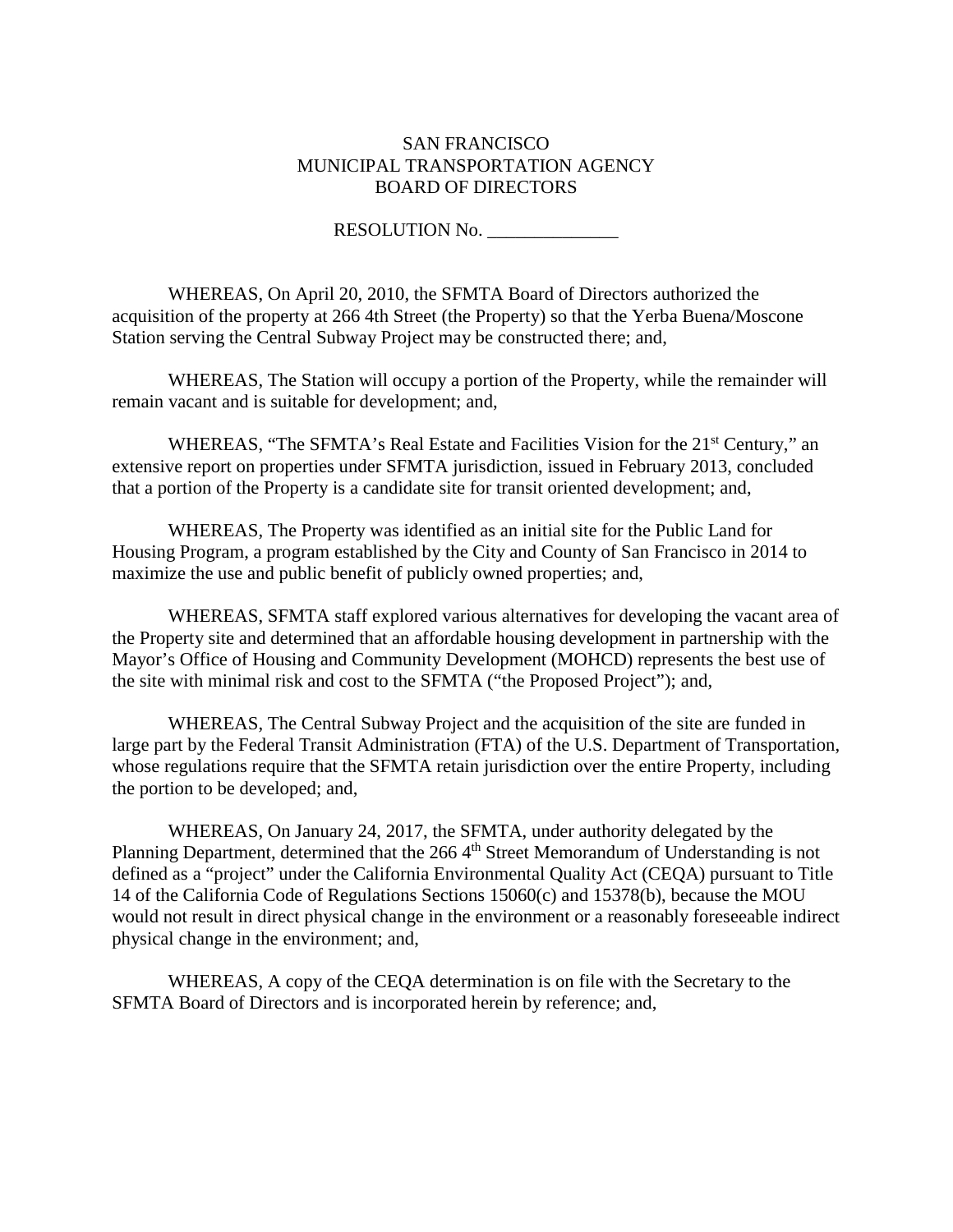WHEREAS, SFMTA and MOHCD staff have negotiated the terms of a Memorandum of Understanding (MOU) whereby MOHCD will oversee the development of the Proposed Project as an affordable housing development with ground floor commercial use, and the SFMTA will review the design and construction of the Proposed Project to ensure the development does not damage the Yerba Buena/Moscone Station or impede its transit functions; and,

WHEREAS, The MOU does not limit the SFMTA or MOHCD's discretion to fully review and consider the Proposed Project and to (i) make such modifications deemed necessary to mitigate significant environmental impacts, (ii) select other feasible alternatives to avoid such impacts; (iii) balance the benefits against unavoidable significant impacts prior to taking final action if such significant impacts cannot otherwise be avoided, or (iv) determine not to proceed with the Ground Lease or the Proposed Project; and

WHEREAS, The development of the Proposed Project as memorialized in the MOU will assist the SFMTA in meeting the objectives of SFMTA Strategic Plan Goal No. 2 (Make transit, walking, bicycling, taxi, ridesharing and car-sharing the preferred means of travel) and Goal No. 3 (Improve the environment and quality of life in San Francisco); now, therefore be it

RESOLVED, That the San Francisco Municipal Transportation Agency Board of Directors authorizes the Director of Transportation to execute a Memorandum of Understanding between the SFMTA and the Mayor's Office of Housing and Community Development to establish the terms of a ground lease and agreement to develop a proposed affordable housing project with ground floor commercial use at 266 4th Street, and to memorialize the agencies' respective roles and responsibilities in the planning, review, design, construction, oversight, and public outreach for the Proposed Project.

I certify that the foregoing resolution was adopted by the San Francisco Municipal Transportation Agency Board of Directors at its meeting of February 21, 2017.

> Secretary to the Board of Directors San Francisco Municipal Transportation Agency

\_\_\_\_\_\_\_\_\_\_\_\_\_\_\_\_\_\_\_\_\_\_\_\_\_\_\_\_\_\_\_\_\_\_\_\_\_\_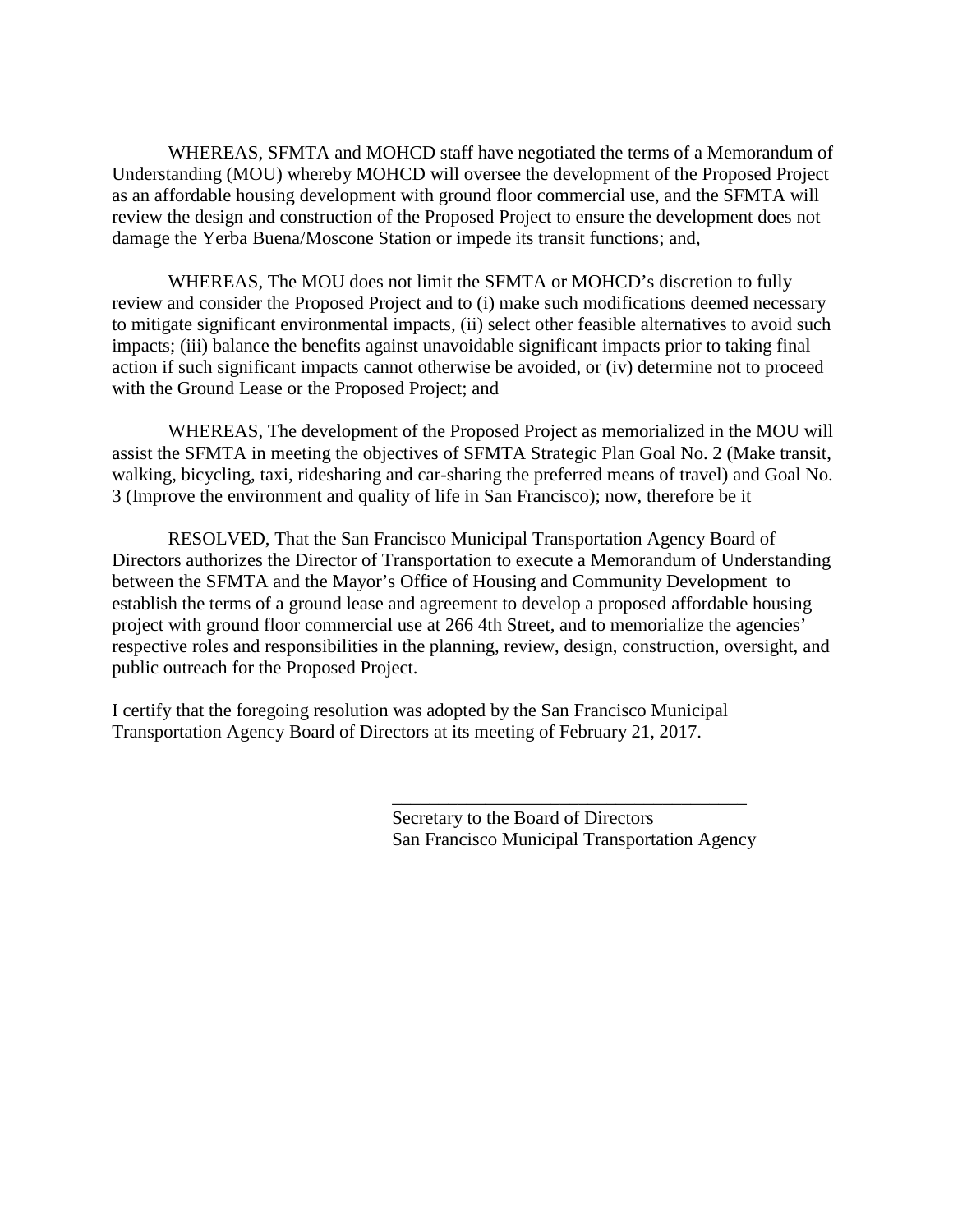#### **MEMORANDUM OF UNDERSTANDING**

THIS MEMORANDUM OF UNDERSTANDING (this "**MOU**"), dated as of \_\_\_\_\_\_\_\_\_, 2016 (the "**Effective Date**"), is by and between the San Francisco Municipal Transportation Agency ("**SFMTA**") and the Mayor's Office of Housing and Community Development ("**MOHCD**").

#### **RECITALS**

A. The City and County of San Francisco, a municipal corporation (the "**City**"), owns certain real property located at 266 4th Street, as more particularly described in the attached  $\overline{\text{Exhibit A}}$  (the "**Property**"). The Property is located in the Central SOMA Planning Area, which is currently undergoing environmental review and plan refinement. SFMTA has jurisdiction of the Site and is currently constructing the Central Subway's Yerba Buena/Moscone Station (the "**Station**") at 4th and Folsom Streets, on and under portions of the Site. The Station is one of four new stations currently under construction as part of the Central Subway Project, a 1.7-mile extension of SFMTA's T Third light rail line (the "**Central Subway Project**").

B. The Property has been identified as an initial pilot site for the City's Public Land for Housing program, which is designed to maximize the use and opportunities for public benefit of selected City-owned properties while ensuring that City departments that have jurisdiction over the properties can further their core missions. A principal focus of the Public Land for Housing program is to provide housing affordable to low- and moderate-income individuals and families. SFMTA desires to make a portion of the Site available to MOHCD so that MOHCD can facilitate the financing, development, and construction of a mixed-use, 100 percent affordable housing project with ground floor retail space (the "**Project**") on the portion of the Site more particularly described in the attached Exhibit B (the "**Site**").

C. The Central Subway Project is funded in part by the Federal Transit Administration ("**FTA**") of the U.S. Department of Transportation, and the Site was purchased with Central Subway Project funds. As a financial partner to the Central Subway Project, the FTA will review any proposed use of the Site in accordance with its Joint Development requirements, as outlined in FTA Circular C 7050.1A attached hereto as Exhibit C (the "Circular"). Due to the nature of the concurrent use of the Site for the Project and the Station, the SFMTA will retain jurisdiction of the Site and will review and will have authority to approve or require changes to the design, construction, and use of the Site for the Project, as more particularly described below

NOW, THEREFORE, the parties agree as follows:

#### AGREEMENT

1. Recitals. The foregoing recitals are true and correct and are incorporated herein by this reference.

2. Ground Lease Fee. The SFMTA acquired an appraisal of the fair market value of the Site from David Tattersall & Company, an MAI licensed appraiser approved by MOHCD, dated February 13, 2016 in the amount of Nine Million, Seven Hundred Twenty Thousand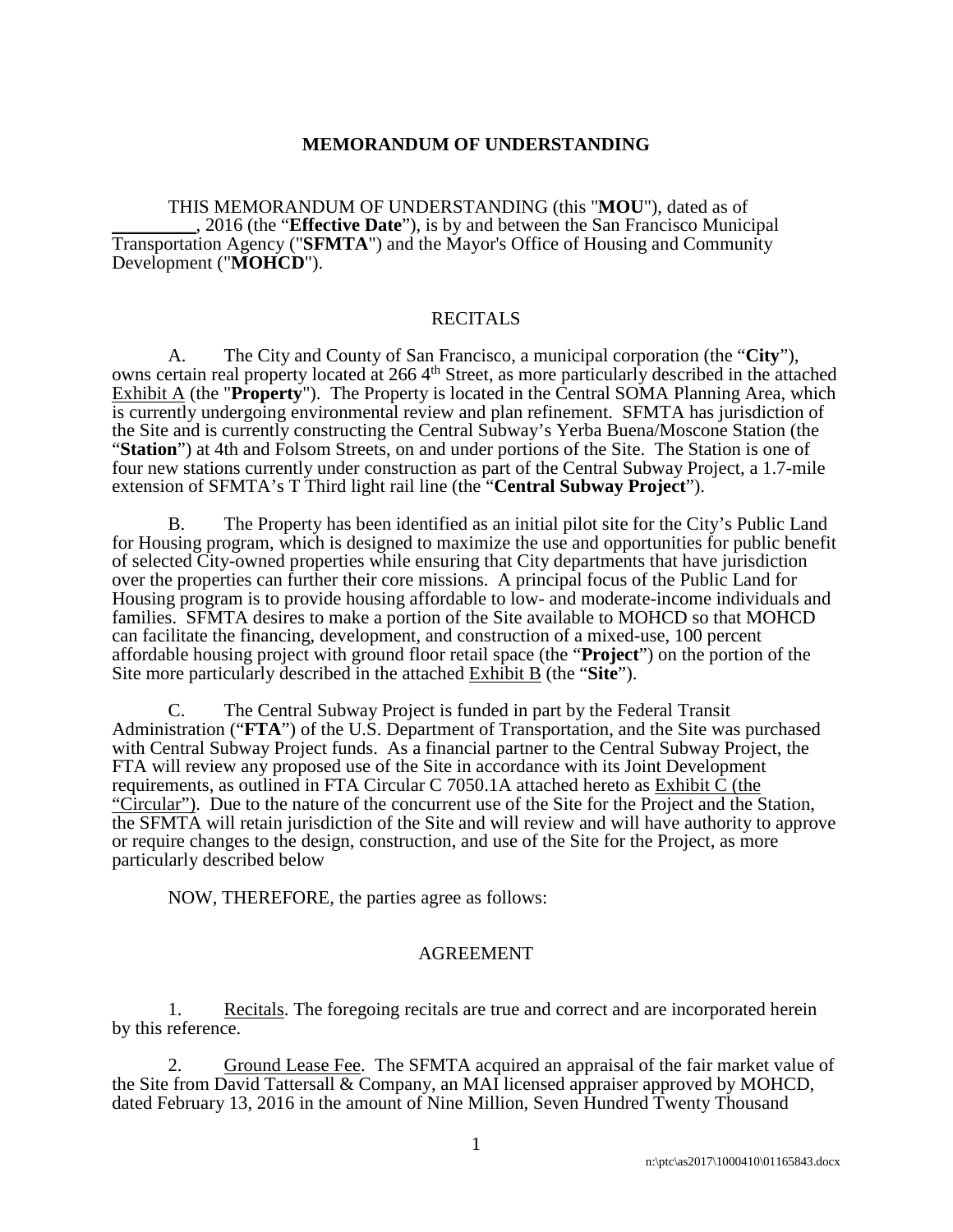Dollars (\$9,720,000) (the "**Ground Lease Fee**"). MOHCD will pay the SFMTA the Ground Lease Fee as compensation for its use of the Site for the Project. No later than 45 days after the Effective Date, MOHCD will pay to the SFMTA Three Million Dollars (\$3,000,000) as a deposit on the Ground Lease Fee (the "**Deposit**"). Upon the closing of the construction loan for the Project, MOHCD will pay to the SFMTA the remainder of the Ground Lease Fee.

3. Retained Rights. Subject to the prior approval of MOHCD and the affordable housing developer of the Project, and provided that such installation does not interfere with the Project design or function, the SFMTA will have the right to install equipment for transit/transportation safety, operations, and communications purposes within the air space above the Site not occupied by the Project.

4. Project Collaboration; SFMTA Review. In order for the Site to be successfully utilized both for the Station and the Project, it is vitally important that MOHCD and the SFMTA collaborate effectively, and that the SFMTA review and have authority to approve or require changes to the design, construction requirements, and use of the Site. In furtherance of such goals, MOHCD and SFMTA will each designate a Project Manager for the Project who will serve as the points of contact for communications relating to the Project and will be primarily responsible for obtaining the review, comments and approvals of their respective agency relating to the matters described in this MOU. While MOHCD will have overall responsibility for all aspects of Project development, MOHCD and the SFMTA will have the following responsibilities, and the SFMTA will have the following input with regard to each of the Project aspects described below:

a. Community Engagement. MOHCD will be solely responsible for community engagement and building community support relating to the Project. MOHCD will notify the SFMTA in advance of any public meeting regarding the Project, and MOHCD and the SFMTA will collaborate to provide timely information to the public.

b. Affordable Housing Development Plan. MOHCD will be primarily responsible for coordinating a draft conceptual plan with the selected developer for the affordable housing development for the Project. MOHCD will consult with and obtain SFMTA approval prior to the release to the public of plans, any Requests for Proposals or Requests for Qualifications for development of the Project, or any other Project development documents.

c. Team Selection. Representatives from MOHCD and the SFMTA will be part of any selection committee that determines all or any portion of the eventual development team for the Project.

d. Project Costs. MOHCD will assume all development costs associated with the Project. MOHCD will assume Project costs after the Effective Date, including those of the Planning Department (subject to MOHCD approval). The SFMTA will not be responsible for any development costs of the Project other than its own staff time and any costs directly associated with SFMTA Project consultation, advice and review, including any third-party design or construction reviews directed by the SFMTA.

e. Design; Contract Approvals. MOHCD and the SFMTA will work collaboratively on design review and engineering to ensure compatibility with the Station and the transit functions of the Site. MOHCD will obtain SFMTA approval of the Project developer's contracts, including significant amendments, with its architect, engineer, and general contractor to ensure compatibility with and protection of the Station. The SFMTA will not be responsible for and will not have any liability arising from the designs or the construction of the improvements or any contract for the design or construction of the improvements. MOHCD will consult with and obtain SFMTA concurrence prior to final approval of any design and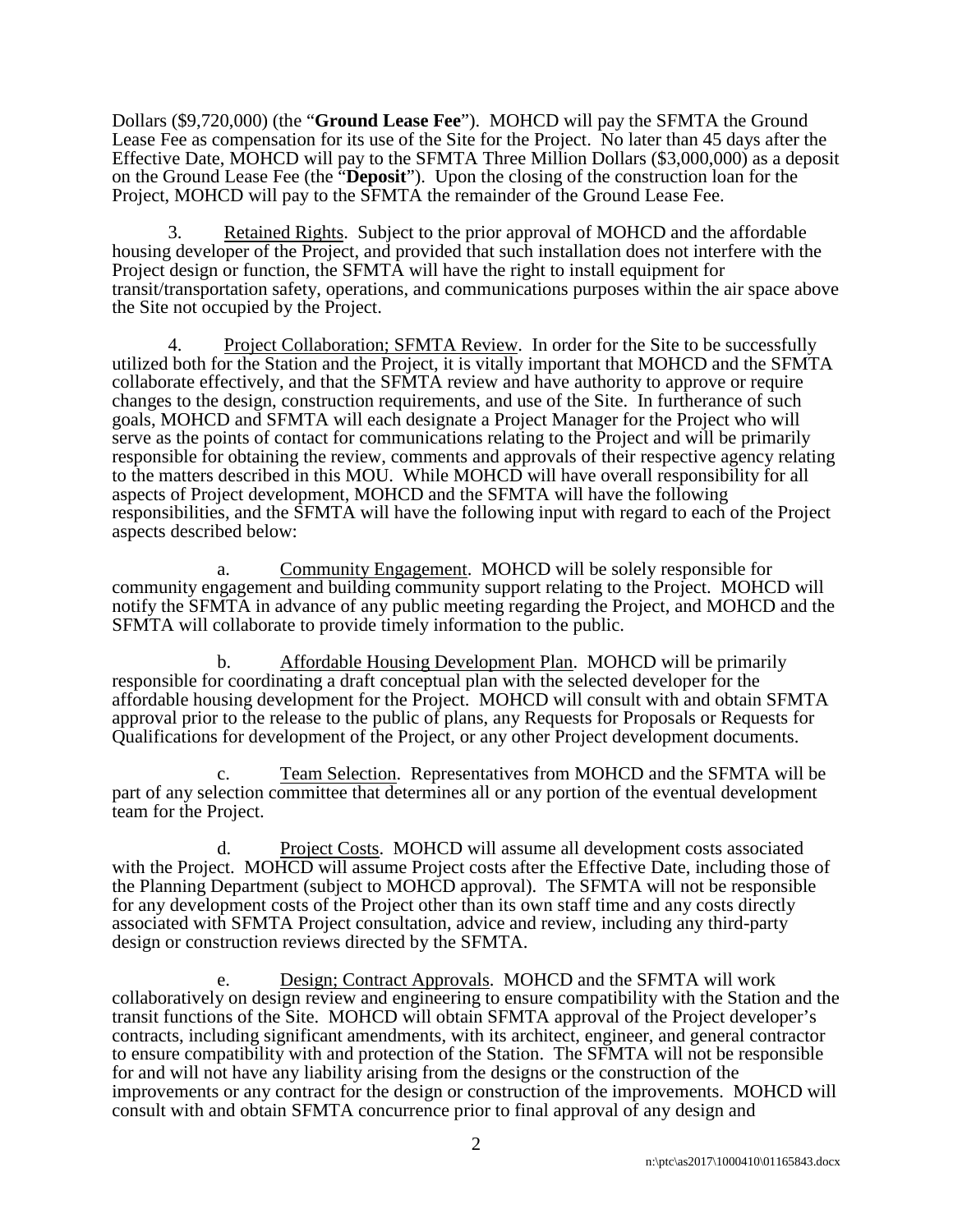construction documents relating to the Project. The SFMTA will approve or provide comments and requests for changes within 15 business days of receipt of each request for review, unless another period is agreed in writing.

f. Transportation Demand Management Standards. MOHCD will prohibit on-site parking as part of any development, and that prohibition will be express in any ground lease, development agreement or other contract affecting the use of the Site. MOHCD will ensure that the Project complies with the SFMTA's transportation demand management (TDM) standards and best practices in transit-oriented design. Exhibit D provides a non-exclusive list of potential TDM measures that may be incorporated into the Project.

g. Construction Oversight. MOHCD and the SFMTA will work collaboratively on construction oversight and will participate collaboratively at construction meetings to ensure that there are no conflicts with Station construction, improvements, maintenance, repair, or transit operations. MOHCD will maintain on-going communications with the SFMTA to inform the SFMTA of construction progress and any construction-related submittals, notifications, proposed change orders, proposed value engineering changes, schedule delays, or other significant issues affecting the construction of the Project. In order to ensure compatibility of the structural systems between the housing project and the Station, the SFMTA will review and approve or request changes to any proposed change order and proposed value engineering related to such compatibility of the structural systems, and any proposed change orders that have a value of Seventy-Five Thousand Dollars (\$75,000) or more. The SFMTA will approve or provide comments and requests for changes within 15 business days of receipt of each request for review, unless another period is agreed in writing.

h. FTA Requirements; Joint Development Agreement. The SFMTA will work collaboratively with MOHCD to formulate a joint development agreement ("Development Agreement") in accordance with FTA guidelines prior to the execution of a ground lease of the Site with the Project developer (the "**Ground Lease**"). The SFMTA will advise MOHCD and the selected developer of any FTA requirements for the Project, including, but not limited to, the joint development requirements described in the Circular. At all phases of the development process, the SFMTA will function as the liaison to the FTA to ensure that the Project complies with FTA's joint development requirements. The SFMTA will work with MOHCD and/or the developer to correct any issues or make any changes that are strictly necessary to comply with FTA requirements, with which MOHCD and the developer will comply. As the ground lessor of the Site, the City, acting through the SFMTA, will retain satisfactory continuing control of the Site in accordance with the Circular and any other FTA guidelines.

i. Liability; Insurance. The Project developer will be responsible for any damage to the facilities or functioning of the Station associated with the design, construction, and operation of the Project. The developer may transfer that risk to its Project designers and construction contractor(s), provided that the SFMTA confirms that the developer has sufficient assets and insurance to bear those risks. Due to the nature of the joint use of the Site as a subway station and an affordable housing development, the City will impose stringent general liability and insurance requirements on the Project developer. In consultation with the City's Risk Manager, the SFMTA will work with MOHCD to identify and evaluate the types and amounts of insurance to be required of the developer and/or its designers and contractors. The SFMTA and MOHCD will work with the City's Risk Manager to determine how that insurance may be obtained. The Request for Proposals and/or Request for Qualifications for the Project shall identify insurance and indemnification requirements.

Ground Lease Provisions. The SFMTA will review the terms of the Ground Lease, including, but not limited to, insurance requirements, indemnification clauses, maintenance agreements, and construction staging. MOHCD and the SFMTA agree that the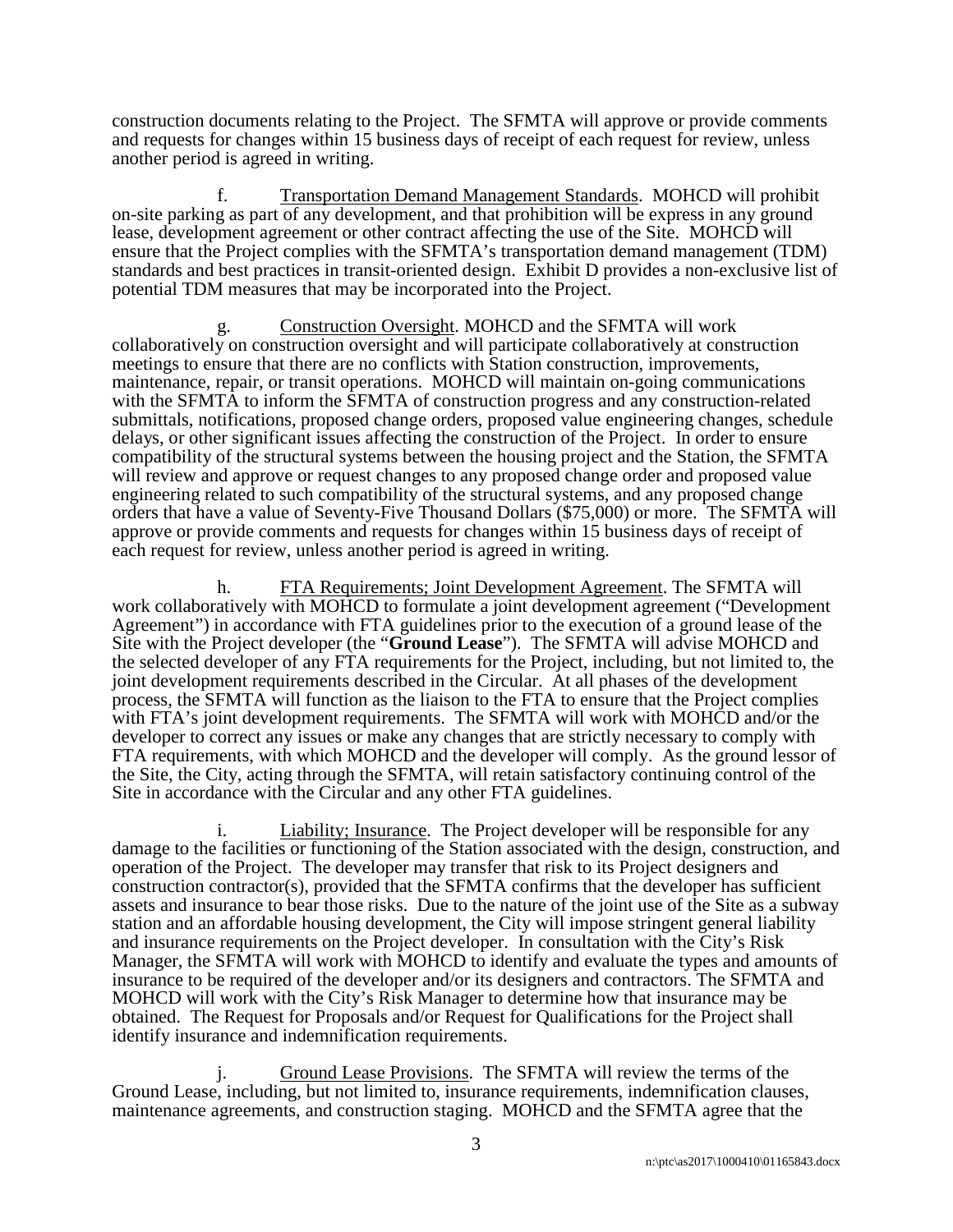Ground Lease will be based upon MOHCD's standard ground lease, which the SFMTA has reviewed. Points that may differ from MOHCD's standard ground lease that must be addressed in the Ground Lease are attached as Exhibit D. The Ground Lease will have a minimum term of sixty-five (65) years. The ground lessor of the Site will be the City, acting by and through the SFMTA, and the SFMTA will retain continuing jurisdiction of the Site. MOHCD will have responsibility for managing the Ground Lease, the Project and the Site. The SFMTA and MOHCD will both approve the Ground Lease on behalf of the City.

k. Site Control. MOHCD, in coordination with the SFMTA, will generate an option to ground lease agreement with the selected developer as an acceptable form of site control sufficient for private financing and competitive State and Federal funds for which the Project may be eligible. The SFMTA will approve and execute the option to ground lease agreement.

l. Project Loan Documents. The SFMTA will review all predevelopment, construction, and permanent loan documents prior to their execution. MOHCD will evaluate, underwrite, and execute such documents with the selected developer and ensure that they protect the interests of both agencies.

m. Entitlements and Board of Supervisors Approval. MOHCD, through the selected developer, will be responsible for securing entitlements and any required Board of Supervisors' approvals for the Project. MOHCD and the SFMTA will work collaboratively with the developer to ensure adequate environmental review is performed as required by the California Environmental Quality Act and the National Environmental Policy Act. MOHCD will request a determination from the Planning Department of the applicable Board of Supervisors review of the Project with regard to environmental review and conformance with the General Plan.

5. Access to the Site and Due Diligence Investigations. This MOU does not confer upon MOHCD or any contractor retained by MOHCD permission to access the Site. As of the Effective Date, the Site is an active construction site. The SFMTA has delegated control of the Site to Tutor Perini Corporation, the contractor that is constructing the Station. Any access to the Site granted by the SFMTA to MOHCD or any contractor will be pursuant to an access agreement between MOHCD or the contractor and the SFMTA (and, as may be required, Tutor Perini Corporation) outlining the conditions for accessing the Site. All design documents for the Station are Sensitive Security Information (SSI) and are protected from disclosure under federal law.<sup>1</sup> Access to the Station design documents will be strictly controlled and allowed only on a need-to-know basis. Any potential or selected developer, contractor, engineering firm or person that seeks access to the Station design documents must execute a confidentiality agreement with the SFMTA promising to maintain the security of those documents and accepting liability for harm arising from the unauthorized disclosure of those documents.

6. Central Subway Construction Activity. Neither this MOU, nor any activities related to the development of the Site, shall hinder or impair SFMTA's on-going construction of the Station and related infrastructure at the Site or use of the constructed Station for its intended purposes. The SFMTA remains solely responsible for managing construction activity and the construction budget for all construction at the Site related to the Central Subway Project.

7. Term. The term of this MOU shall commence on the Effective Date and terminate upon termination of the Ground Lease, provided that if the Ground Lease has not been executed

<sup>&</sup>lt;sup>1</sup> For these purposes, SSI may be defined as any information or record the disclosure of which may be detrimental to transportation safety. See 49 CFR Sections 15.5 and 1520.5.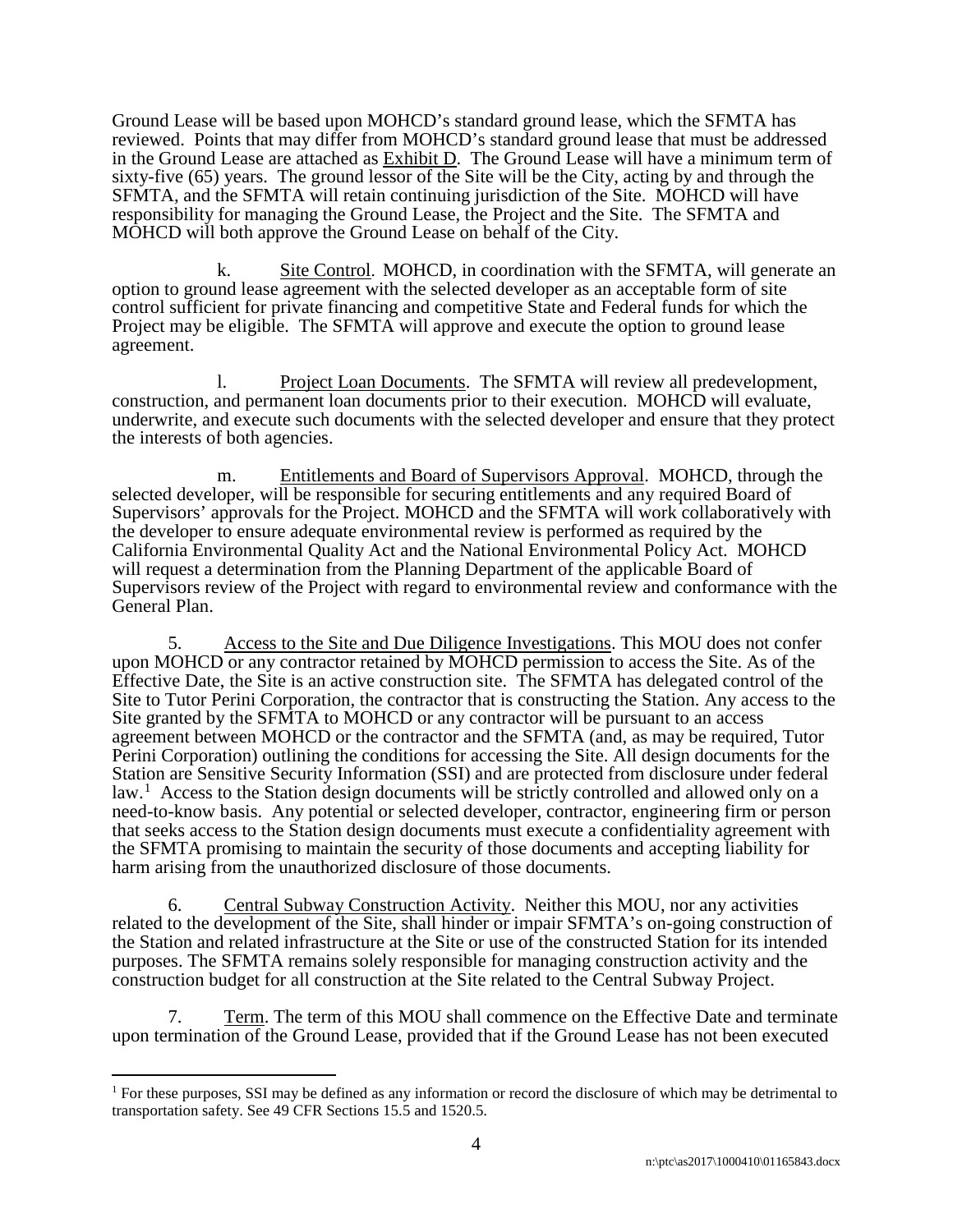by the third anniversary of the Effective Date, then either party may terminate this MOU upon 30 days' written notice to the other. In addition, if MOHCD and the SFMTA agree that the Project is infeasible for any reason at any time prior to execution of the Ground Lease, then either party may terminate this MOU upon written notice to the other. If this MOU is terminated without an executed Ground Lease and if MOHCD has delivered the Ground Lease Fee (or the Deposit) to the SFMTA prior to such termination, the SFMTA shall return the Ground Lease Fee (or the Deposit) in full to MOHCD within forty-five (45) days following termination. The SFMTA shall have no responsibility for paying MOHCD any interest earned on the Ground Lease Fee or the Deposit.

8. Notices. All notices, demands, consents or approvals that are or may be required to be given by either party to the other under this MOU shall be in writing and shall be deemed to have been fully given when delivered in person, and addressed as follows:

| If to the SFMTA: | Municipal Transportation Agency<br>1 South Van Ness Avenue, 3 <sup>rd</sup> Floor<br>San Francisco, CA 94103<br>Attn: Rafe Rabalais                                                             |
|------------------|-------------------------------------------------------------------------------------------------------------------------------------------------------------------------------------------------|
| If to MOHCD:     | Mayor's Office of Housing and Community Development<br>1 South Van Ness Avenue, 5 <sup>th</sup> Floor<br>San Francisco, California 94103<br>Attn: Mara Blitzer, Director of Housing Development |

or such other address that a party may from time to time designate by notice to the other parties given pursuant to the provisions of this Section.

9. Authority. All matters requiring MOHCD's approval shall be approved by the Director of MOHCD or his or her designee. All matters requiring SFMTA's approval shall be approved by SFMTA's Director of Transportation or his or her designee, or by the SFMTA Board of Directors, if required.

10. Cooperation; Additional Environmental Review. The SFMTA and MOHCD acknowledge and agree that the Project is in the initial conceptual and planning stages only. Subject to the terms and conditions of this MOU, SFMTA and MOHCD staff shall use reasonable efforts to do, or cause to be done, all things reasonably necessary or advisable to further develop the Project, including design and feasibility studies, and to conduct any further environmental review and studies to carry out the purposes of this MOU as expeditiously as practicable, including, without limitation, performance of further acts and the execution and delivery of any additional documents in form and content reasonably satisfactory to all parties (subject to any necessary approvals). Notwithstanding anything to the contrary in this MOU, no party is in any way limiting its discretion or the discretion of any department, board or commission with jurisdiction over the actions described in this MOU, including but not limited to a party hereto, from exercising any discretion available to such department, board or commission with respect thereto, including but not limited to the discretion to review and consider the proposed project and to (i) make such modifications deemed necessary to mitigate significant environmental impacts, (ii) select other feasible alternatives to avoid such impacts; (iii) balance the benefits against unavoidable significant impacts prior to taking final action if such significant impacts cannot otherwise be avoided, or (iv) determine not to proceed with the Ground Lease or the Project. In addition to any conditions described in this MOU, the parties' obligations are expressly subject to the receipt of all legally required approvals following environmental due diligence.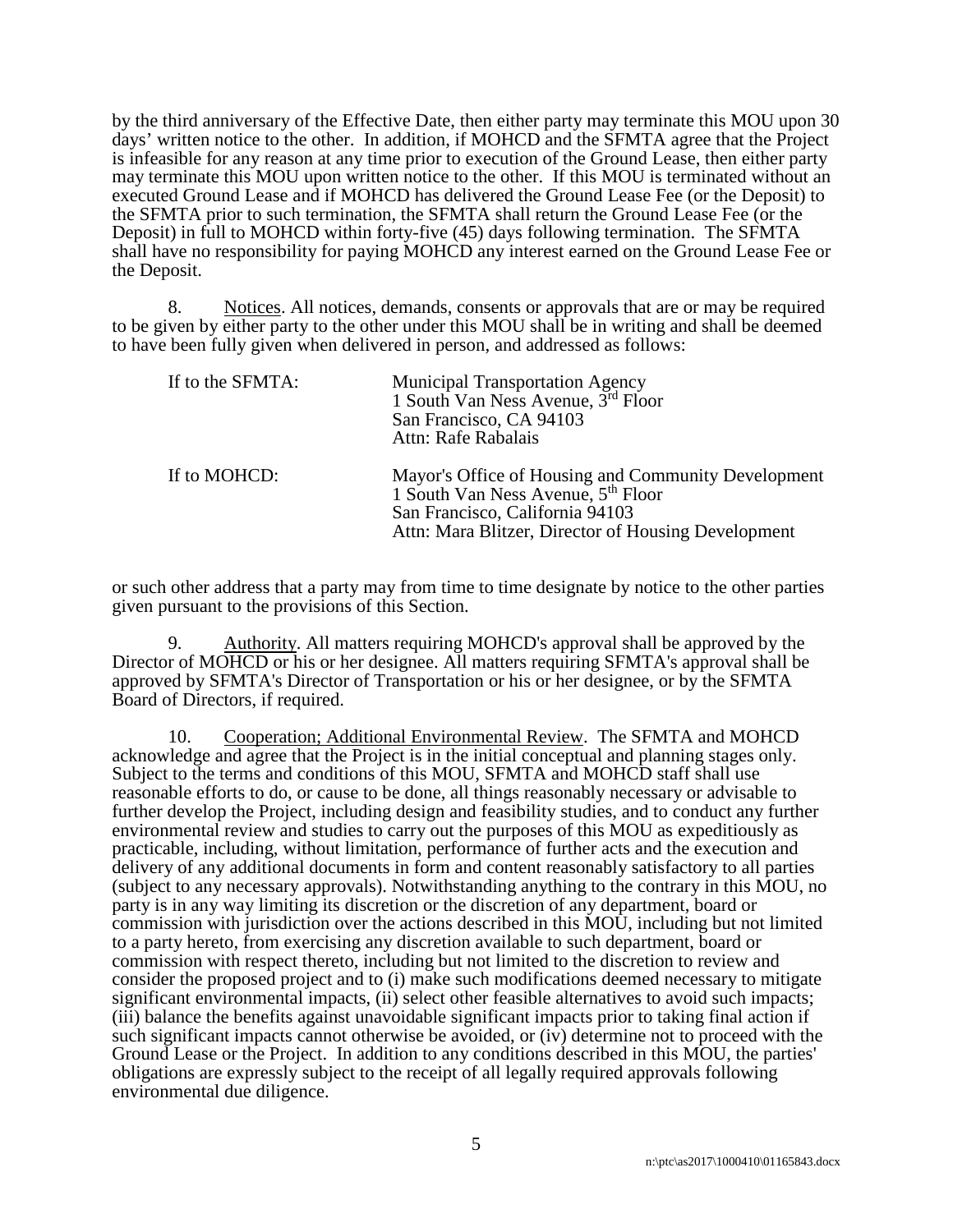11. Miscellaneous. (a) This MOU may be amended or modified only by a document signed by the SFMTA's Director of Transportation, or his or her designee and the Director of MOHCD, or his or her designee, and if required, the SFMTA Board of Directors. (b) No waiver by any party of any of the provisions of this MOU shall be effective unless in writing and signed by the party's authorized representative, and only to the extent expressly provided in such written waiver. (c) This MOU (including all exhibits) contains the entire understanding between the parties as of the date of this MOU, and all prior written or oral negotiations, discussions, understandings and agreements are merged herein.

IN WITNESS WHEREOF, the parties have caused this MOU to be executed as of the date first written above.

| <b>SAN FRANCISCO MUNICIPAL</b><br><b>TRANSPORTATION AGENCY</b>                                                                                 | <b>MAYOR'S OFFICE OF HOUSING AND</b><br><b>COMMUNITY DEVELOPMENT</b> |  |
|------------------------------------------------------------------------------------------------------------------------------------------------|----------------------------------------------------------------------|--|
| By:<br>Edward D. Reiskin<br>Director of Transportation                                                                                         | By: Olson Lee, Director                                              |  |
| <b>APPROVED BY:</b>                                                                                                                            |                                                                      |  |
| San Francisco Municipal Transportation Agency<br><b>Board of Directors</b><br>Resolution No.<br>Attest:<br>Secretary, SFMTA Board of Directors |                                                                      |  |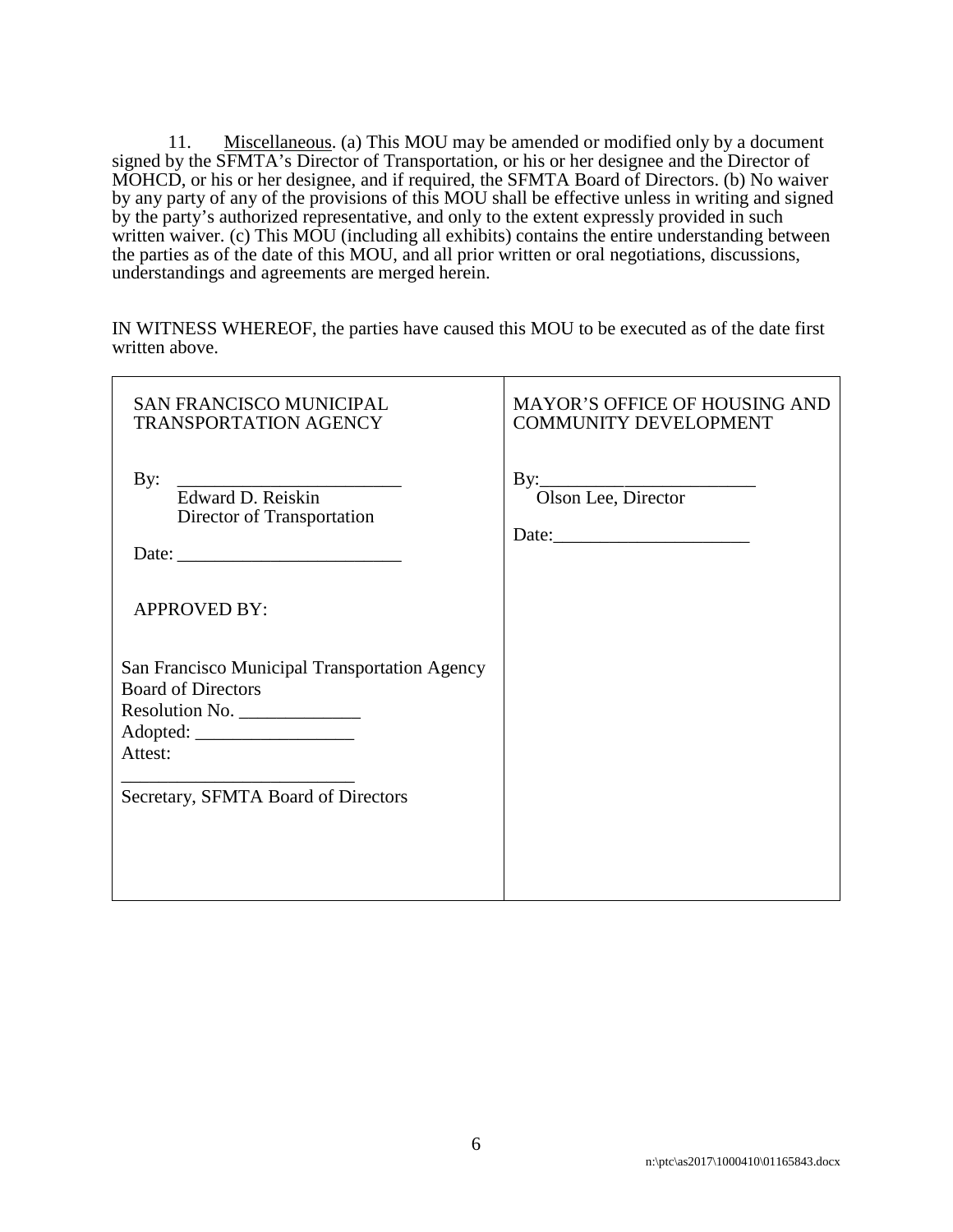# EXHIBIT A

# PROPERTY DESCRIPTION





 $SCALE 1" = 30'-0"$ 

 $\overline{A}$ 

PROPERTY DESCRIPTION

Exhibit A

MWA Architects | LePatner Project Solutions | Nibbi Brothers General Construction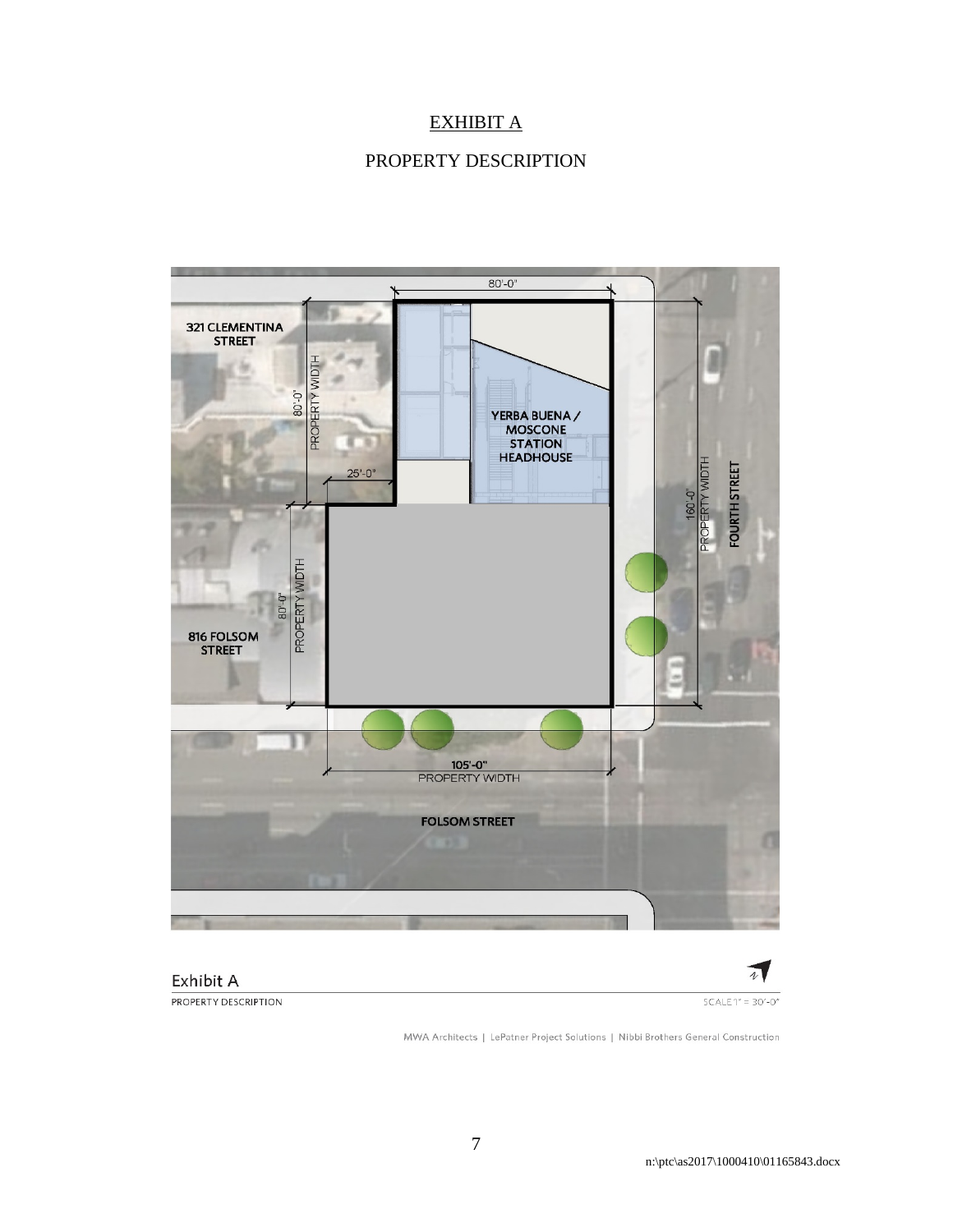# EXHIBIT B

# SITE DESCRIPTION





MWA Architects | LePatner Project Solutions | Nibbi Brothers General Construction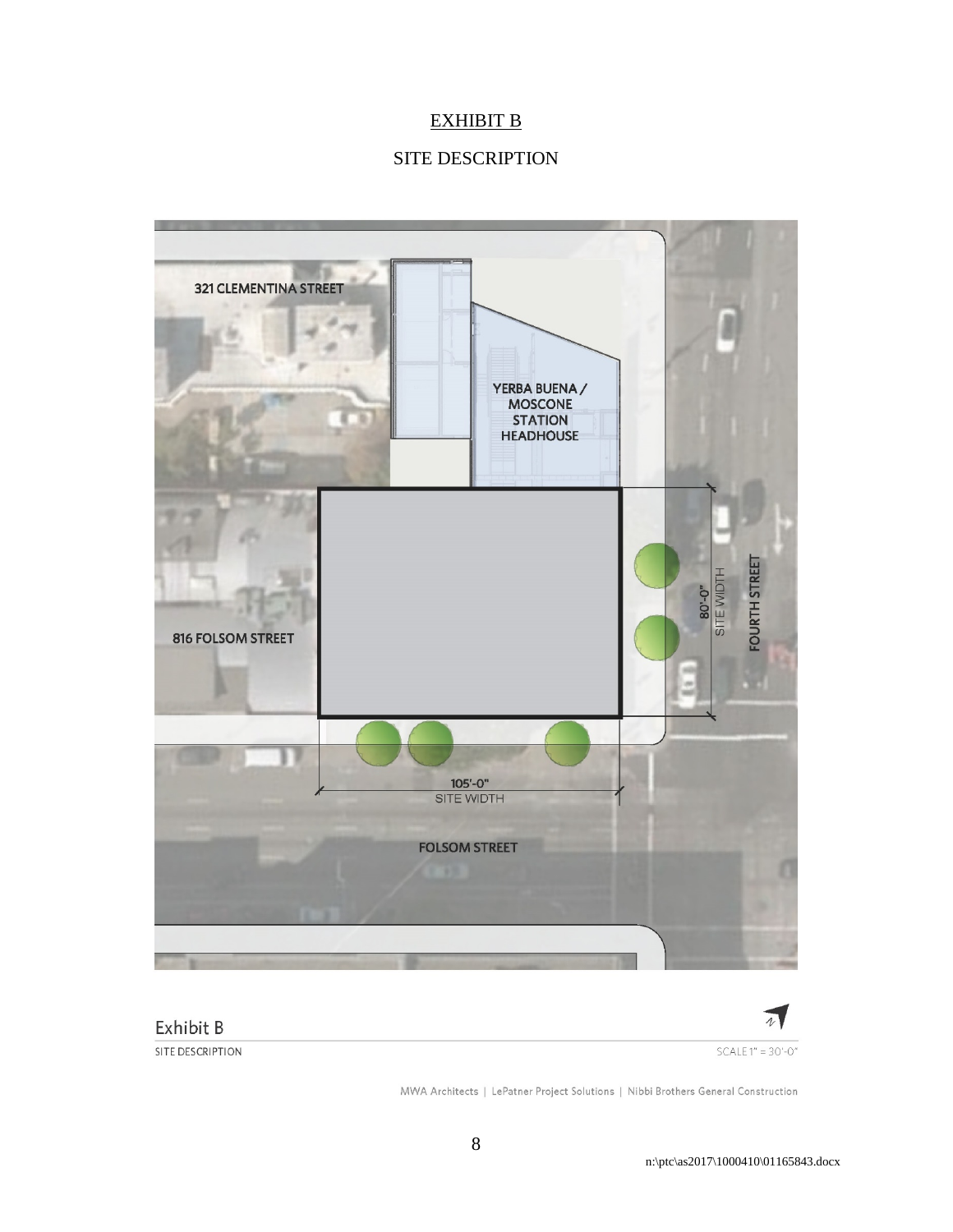#### EXHIBIT C

#### FTA CIRCULAR C 7050.1A

FTA Circular C 7050.1A, released on August 25, 2014 and updated on December 29, 2016, provides Federal Transit Administration Guidance on Joint Development and may be found at:

# https://www.transit.dot.gov/sites/fta.dot.gov/files/docs/FTA-161221- 001%20Joint%20Development%20Circular.pdf

#### EXHIBIT D

#### GROUND LEASE PROVISIONS

- 1. Subsurface rights for the ground leased premises ("Premises") will be limited to what is necessary to meet the structural engineering requirements of the Project.
- 2. Tenant will bear all liability for the design and structural performance of the building, including foundation.
- 3. All FTA/Federal requirements will apply.
- 4. Transportation Demand Management measures approved by the SFMTA will apply.
- 5. Tenant will be responsible for any damage to the Central Subway Project infrastructure and interference with the functioning of the Station.
- 6. Any potential change in use from an affordable housing development with ground floor retail will be subject to the prior approval of SFMTA, with consideration given to the financial effect on the developer and tax credit investor.
- 7. Any sale, lease, or use of air rights above the Site will be subject to the prior written approval of SFMTA.
- 8. Emergency access rights to Station/Central Subway over Site not impeded.
- 9. Notification and approval of the SFMTA on construction related matters as required by the MOU.
- 10. SFMTA review and approval of temporary or permanent sidewalk use and utility connections.
- 11. Default provisions if Project activities impede or impair Station access or Central Subway Project.
- 12. Extraordinary insurance provisions relating to Project developer's responsibility for any damage to the facilities or functioning of the Station or the Central Subway Project associated with the design, construction, and operation of the Project.
- 13. Tenant to indemnify City for third party claims for death, injury or property damage.